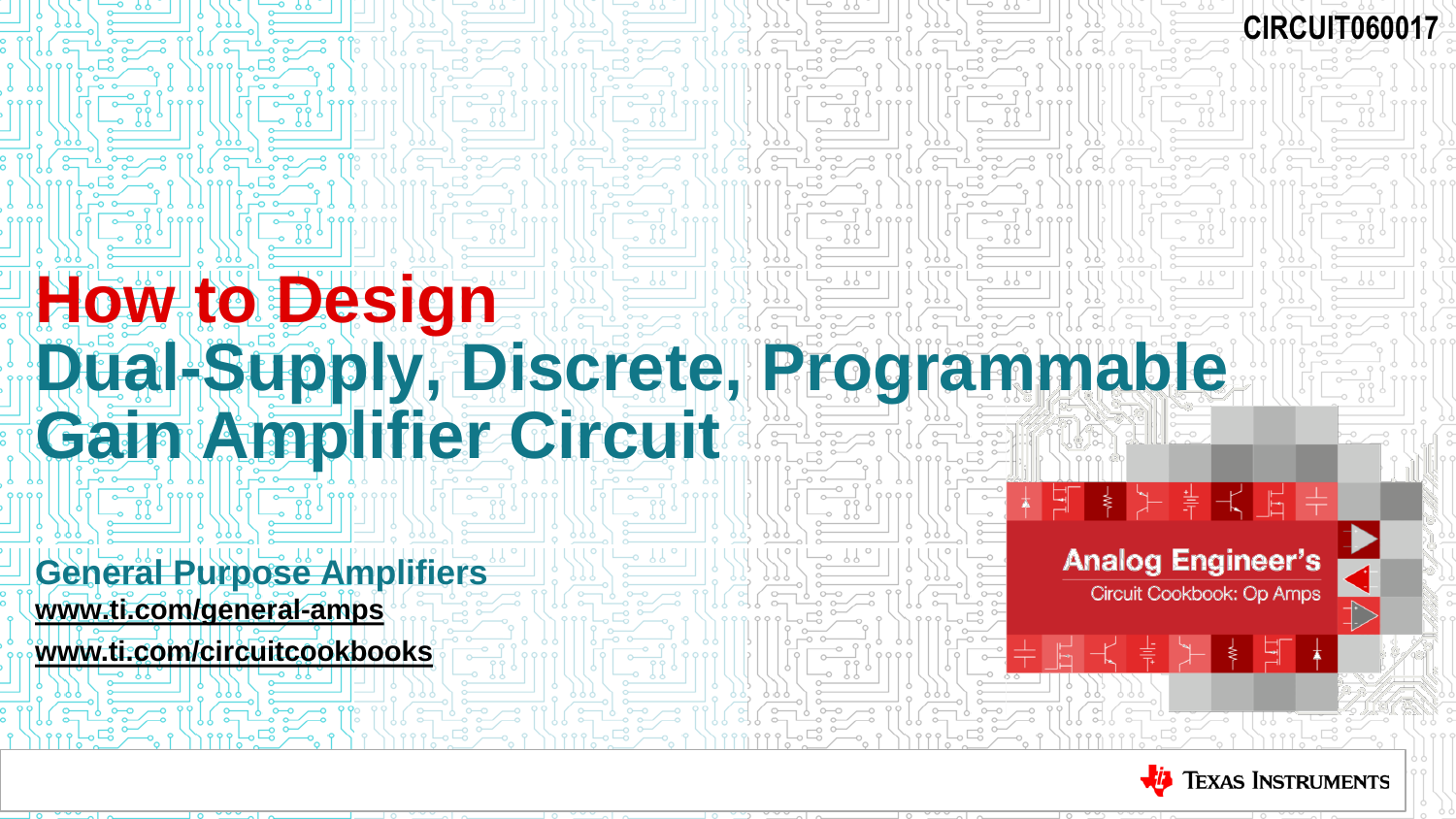## **Circuit Description**



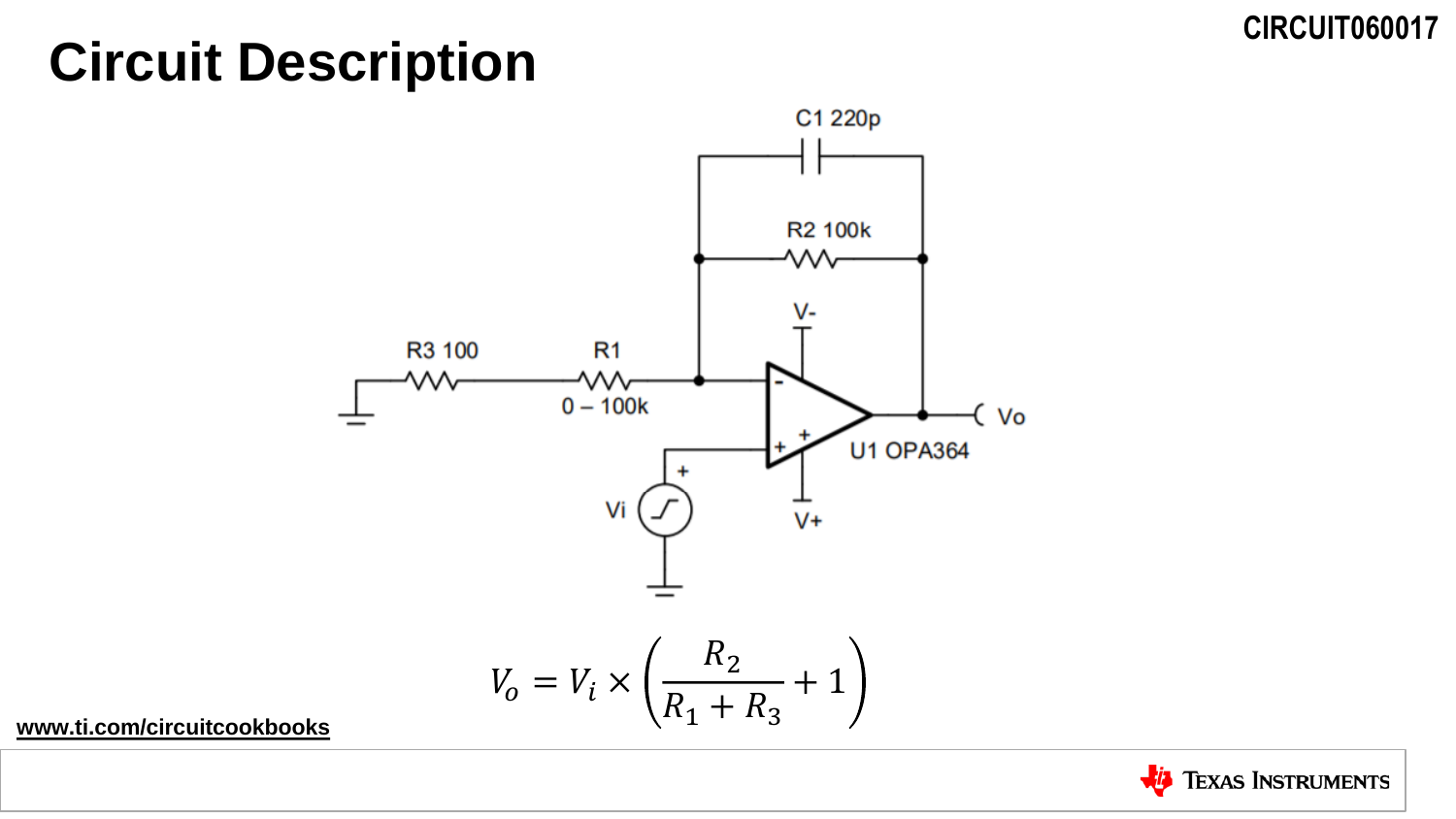## **Design Steps**

| V iMin                           | $\mathsf{v}_{\mathsf{iMax}}$ | V <sub>oMin</sub>        | <b><sup>v</sup>oMax</b> | $V_{\text{d}a}$ | <sup>v</sup> ee                    | 6db<br>to 60db |
|----------------------------------|------------------------------|--------------------------|-------------------------|-----------------|------------------------------------|----------------|
| 251<br>$\blacksquare$<br>۷ ب∠. ا | 251<br>۷ ب∠.                 | 2.4V<br>$\bigcap$<br>$-$ | 2.4V                    | 2.5V            | $5\sqrt{2}$<br>$\Omega$<br>$-2.5V$ |                |





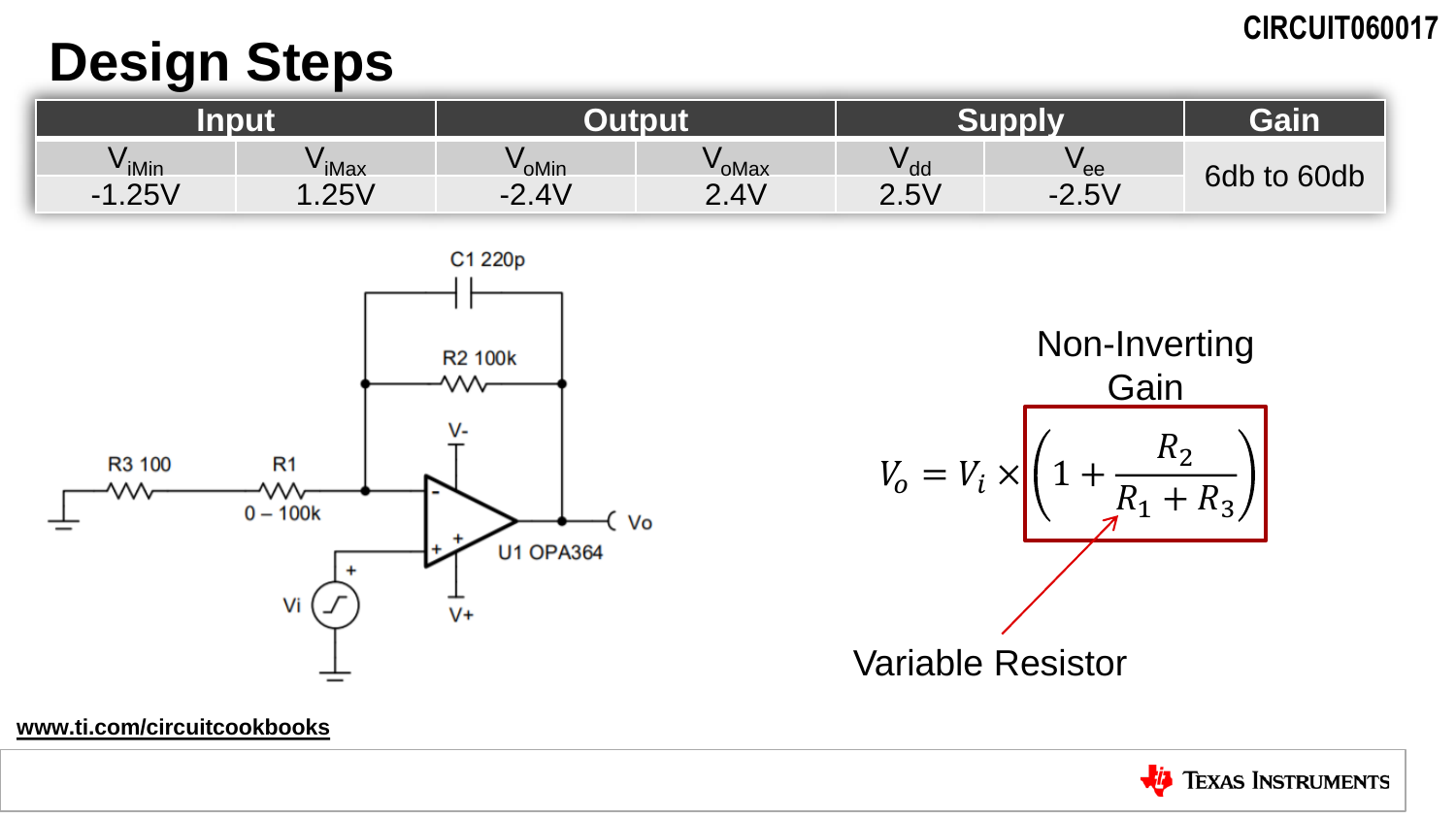## **Design Steps**

**[www.ti.com/circuitcookbooks](http://www.ti.com/circuitcookbooks)**

| V iMin                        | $\mathsf{v}_{\mathsf{iMax}}$ | V <sub>oMin</sub>                | <b><sup>∨</sup>oMax</b> | $V_{\text{dd}}$ | <sup>v</sup> ee                | 6db<br>to 60db |
|-------------------------------|------------------------------|----------------------------------|-------------------------|-----------------|--------------------------------|----------------|
| $\Omega$<br>$\sim$<br>۷ ب∡. ا | 251<br>۷ ب∠.                 | 2.4V<br>$\overline{\phantom{a}}$ | 2.4V                    | 2.5V            | 5V<br>$\Omega$<br>- 1<br>2.U V |                |



 $G_{Max} =$  $R_2$  $R_3$ + 1  $R_2 = (G_{Max} - 1) \times R_3$ 

 $R_3 = 100\Omega$ 

 $R_2 = 99k\Omega \rightarrow 100k\Omega$ 

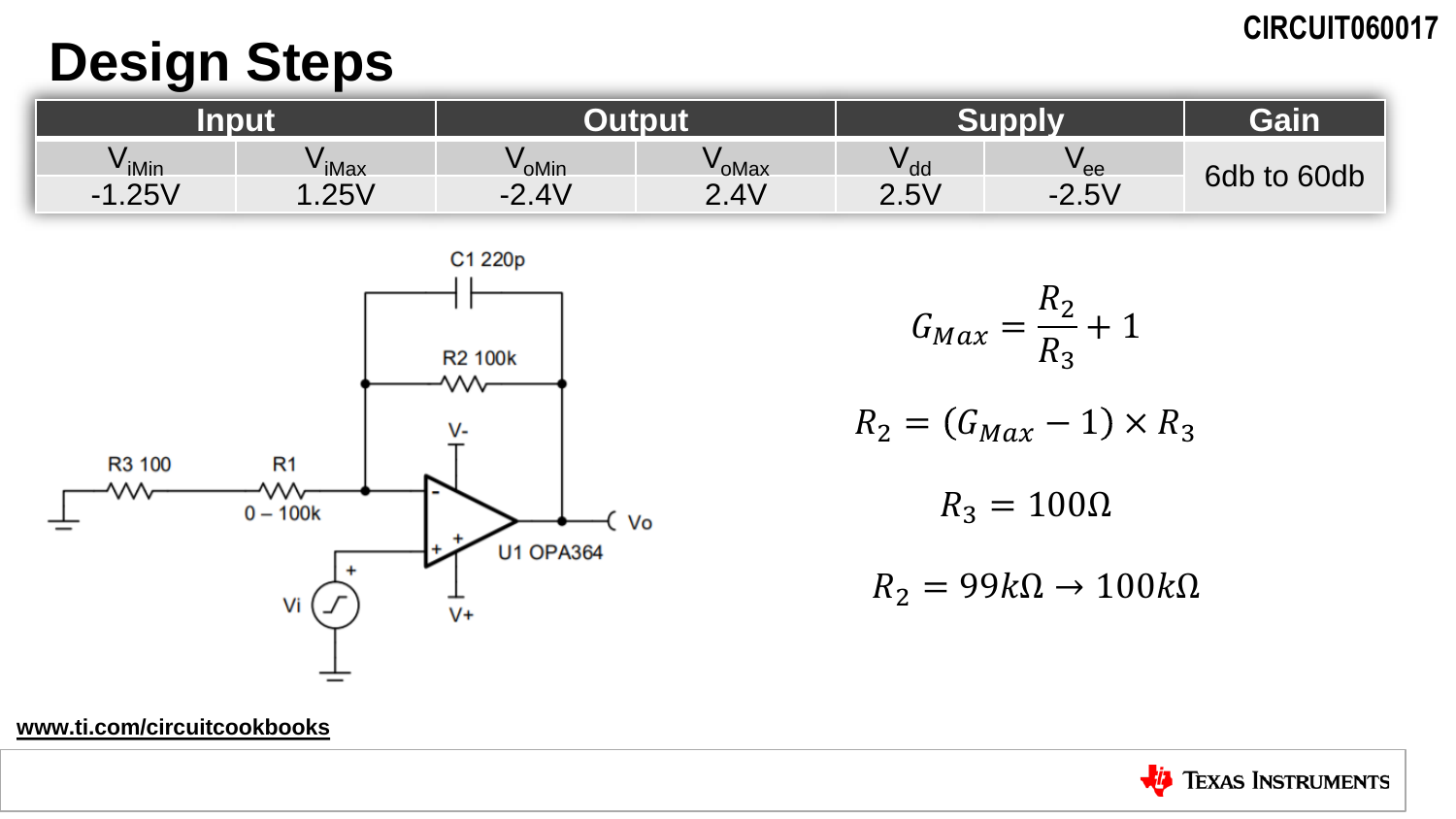## **Design Steps**

|                               |                              |                   |                          |        |                                                      | <b>Cata</b>    |
|-------------------------------|------------------------------|-------------------|--------------------------|--------|------------------------------------------------------|----------------|
| $V$ iMin                      | $\mathsf{v}_{\mathsf{iMax}}$ | V <sub>oMin</sub> | <b><sup>v</sup>oMax</b>  | $V$ dd | <b>v</b> ee                                          | 6db<br>to 60db |
| $\Omega$<br>$\sim$<br>۷ ب∡. ا | 251<br>ा∠ ∪ ∖                | 2.4V<br>- 1       | $\Delta V$<br>⌒<br>Z.4 V | 2.5V   | <b>EV</b><br>◠<br>$\overline{\phantom{0}}$<br>∙∠.⊃ v |                |



$$
G_{Min} = \frac{R_2}{R_{1Max} + R_3} + 1
$$

$$
R_{1Max} = \frac{R_2}{G_{Min} - 1} - R_3
$$

 $R_{1 Max} = 99.9k\Omega \rightarrow 100k\Omega$ 

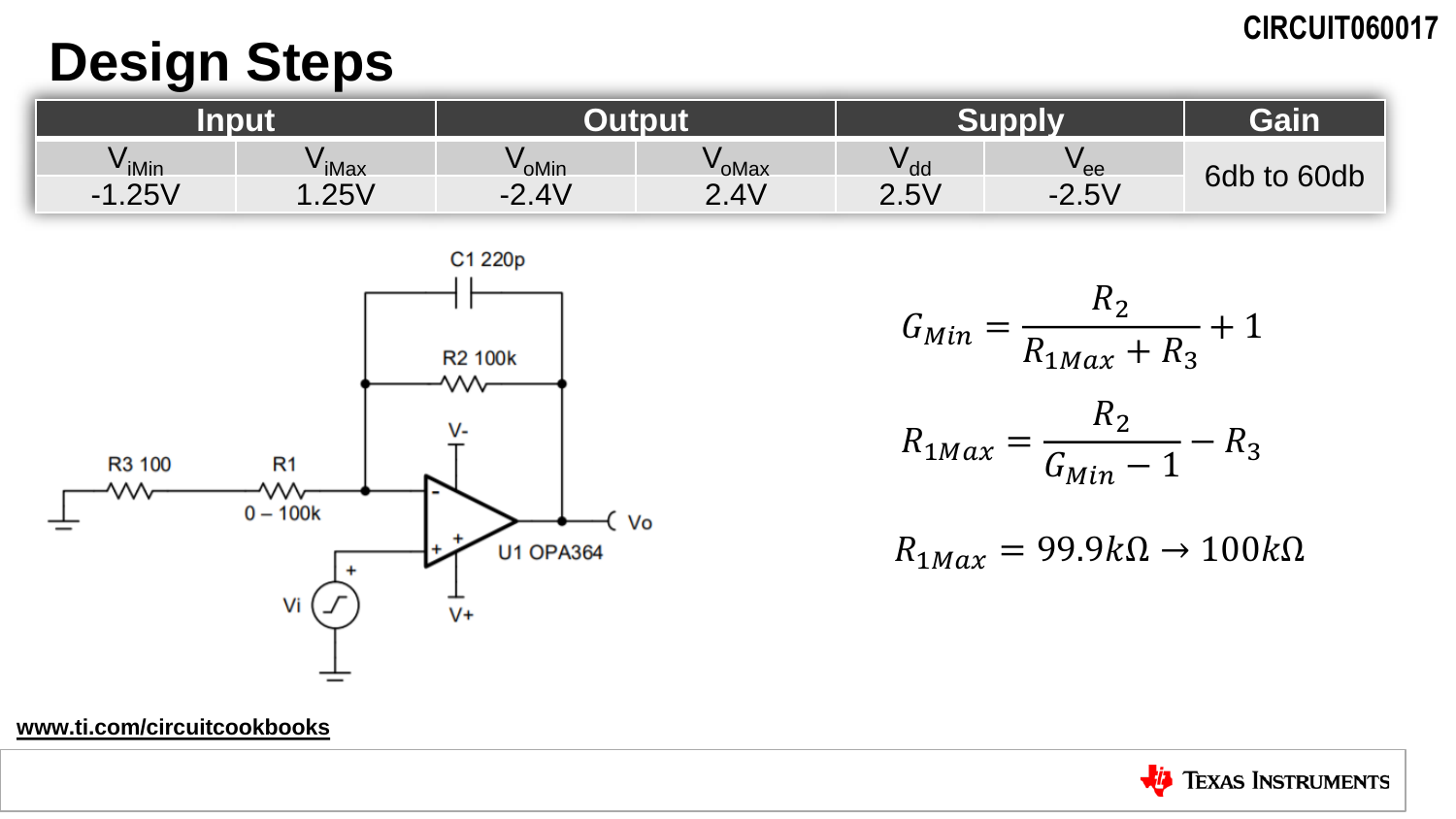## **Design Steps**

| $V$ iMin                       | <sup>v</sup> iMax | V <sub>oMin</sub>                                                     | <b><sup>v</sup>oMax</b> | $V$ <sub>dd</sub> | <b>v</b> ee   | 6db<br>to 60db |
|--------------------------------|-------------------|-----------------------------------------------------------------------|-------------------------|-------------------|---------------|----------------|
| 251<br>$\blacksquare$<br>∨ ب∠. | 251<br>۷ ت∠. ا    | $\Delta V$<br>$\Omega$<br>$\overline{\phantom{a}}$<br><b>΄ 4</b> . ΤΙ | 2.4V                    | 2.5V              | 5V<br>$-2.5v$ |                |



$$
f_c = \frac{GBW}{G_{Max}} = \frac{7MHz}{1000V/V} = 7kHz
$$

$$
C_1 = \frac{1}{2 \times \pi \times R_2 \times f_c} = 227pF \rightarrow 220pF
$$

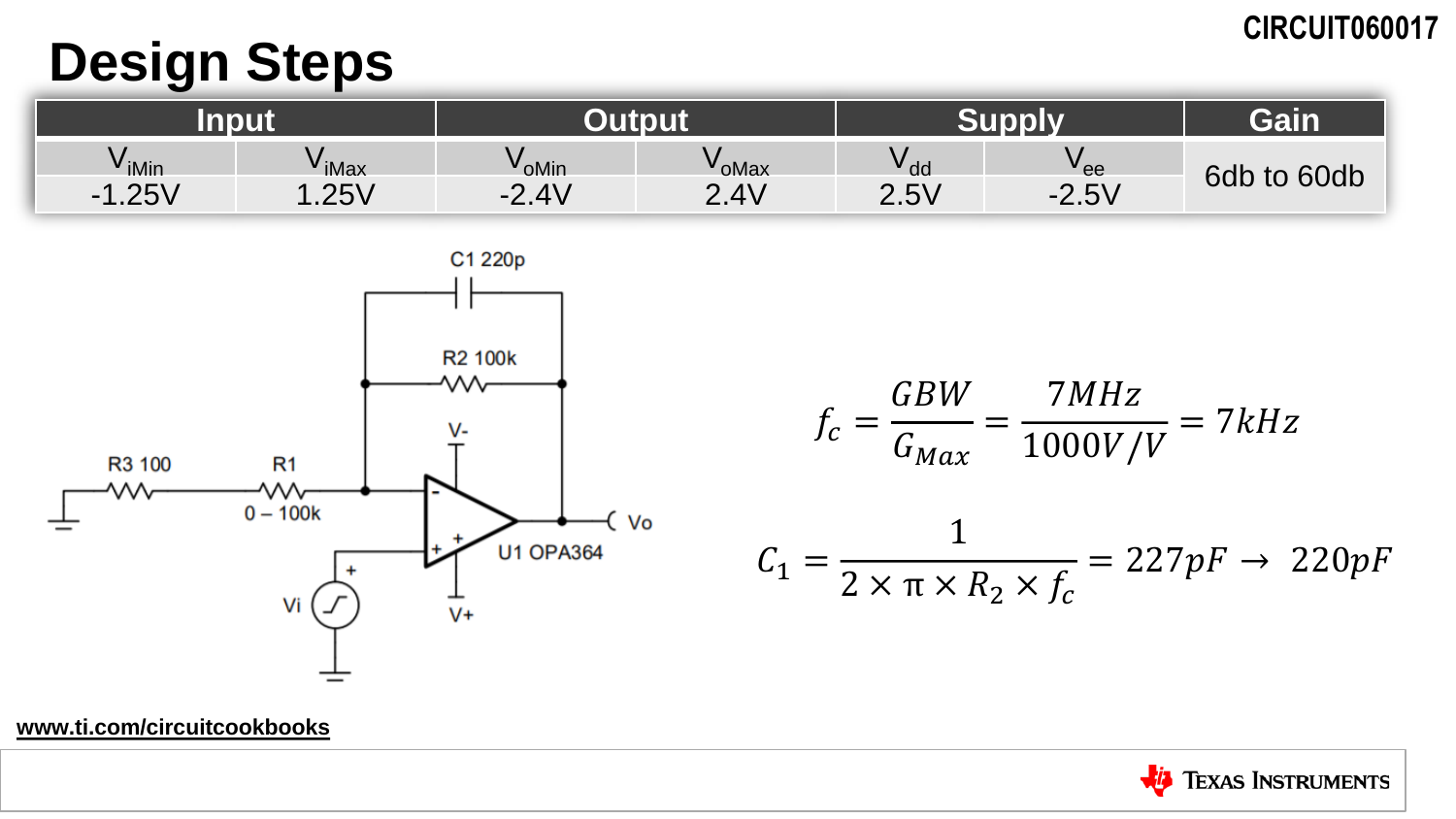## **Design Steps**

| <sup>V</sup> iMin             | $\mathsf{v}_{\mathsf{iMax}}$ | V <sub>oMin</sub>                   | <b><sup>v</sup>oMax</b> | $V$ dd | <b>v</b> ee                                           | 6db<br>to 60db |
|-------------------------------|------------------------------|-------------------------------------|-------------------------|--------|-------------------------------------------------------|----------------|
| $\Omega$<br>$\sim$<br>۷ ب∠. ا | 2F<br>۷ پ∠.                  | $\Delta$<br>$\bigcap$<br>- 1<br>L.T | $\Delta V$<br>⌒<br>2.4v | 2.5V   | $\sim$ כ $\sim$<br>$\overline{\phantom{a}}$<br>∙∠.⊃ v |                |



 $f_{zero} =$ 1  $2 \times \pi \times (C_{cm} + C_{diff}) \times (R_2||R_1)$  $f_{zero} = 637$ kHz 7kHz  $< 637kHz \rightarrow f_c < f_{zero}$ 

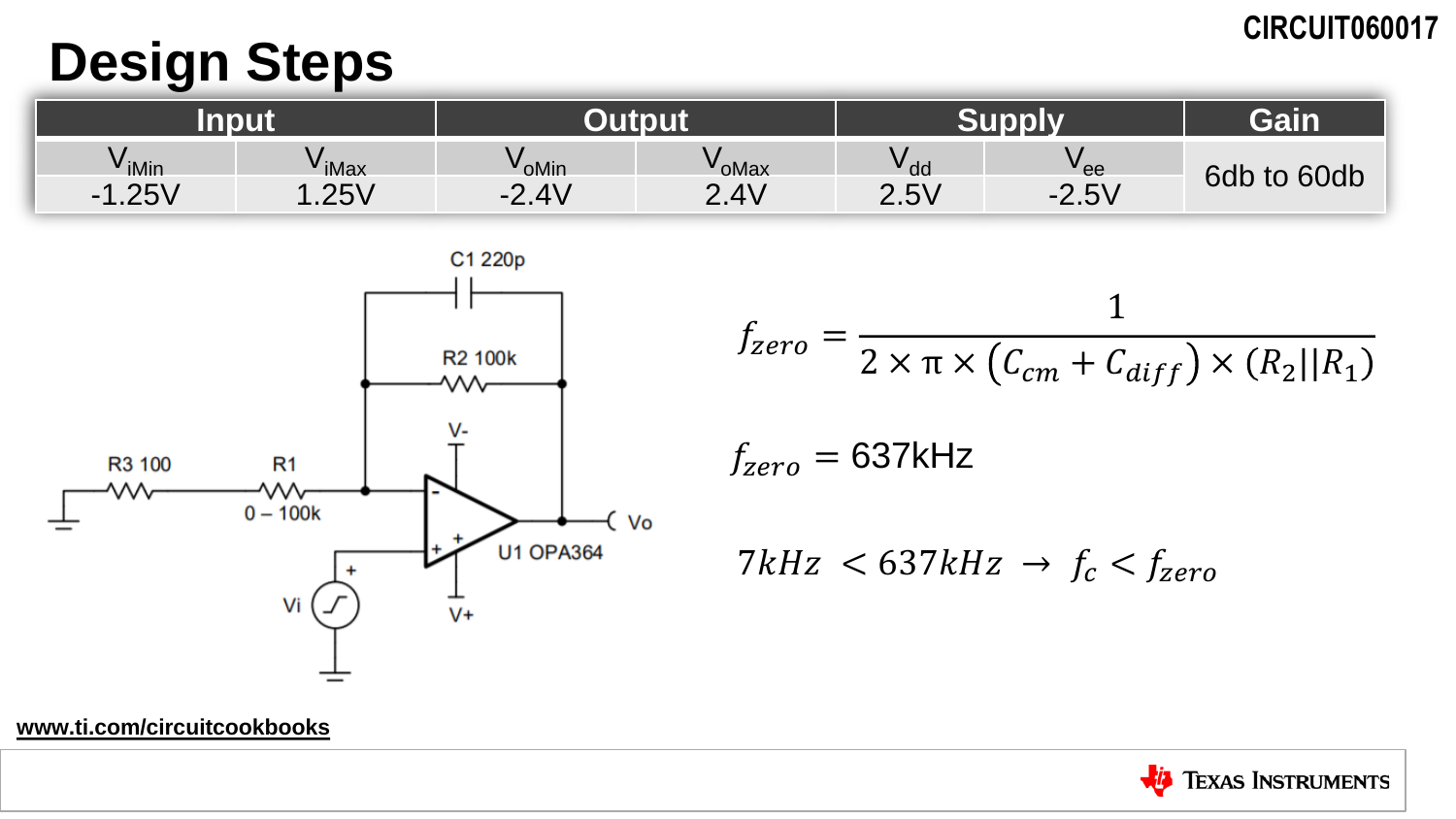## **AC Results**

| $V$ iMin                         | $\mathsf{v}_{\mathsf{iMax}}$ | V <sub>oMin</sub>                             | ' oMax                    | v <sub>dd</sub> | <sup>v</sup> ee                        |                |
|----------------------------------|------------------------------|-----------------------------------------------|---------------------------|-----------------|----------------------------------------|----------------|
| 251<br>$\blacksquare$<br>۷ ب∠. ا | 251<br>۷ ب∠.                 | $\Delta$<br>$\bigcap$<br>$-$<br>$L \cdot T$ y | $\Delta V$<br>C.<br>2.T V | 2.5V            | $F \setminus I$<br>$\Omega$<br>$-2.5V$ | 6db<br>to 60db |



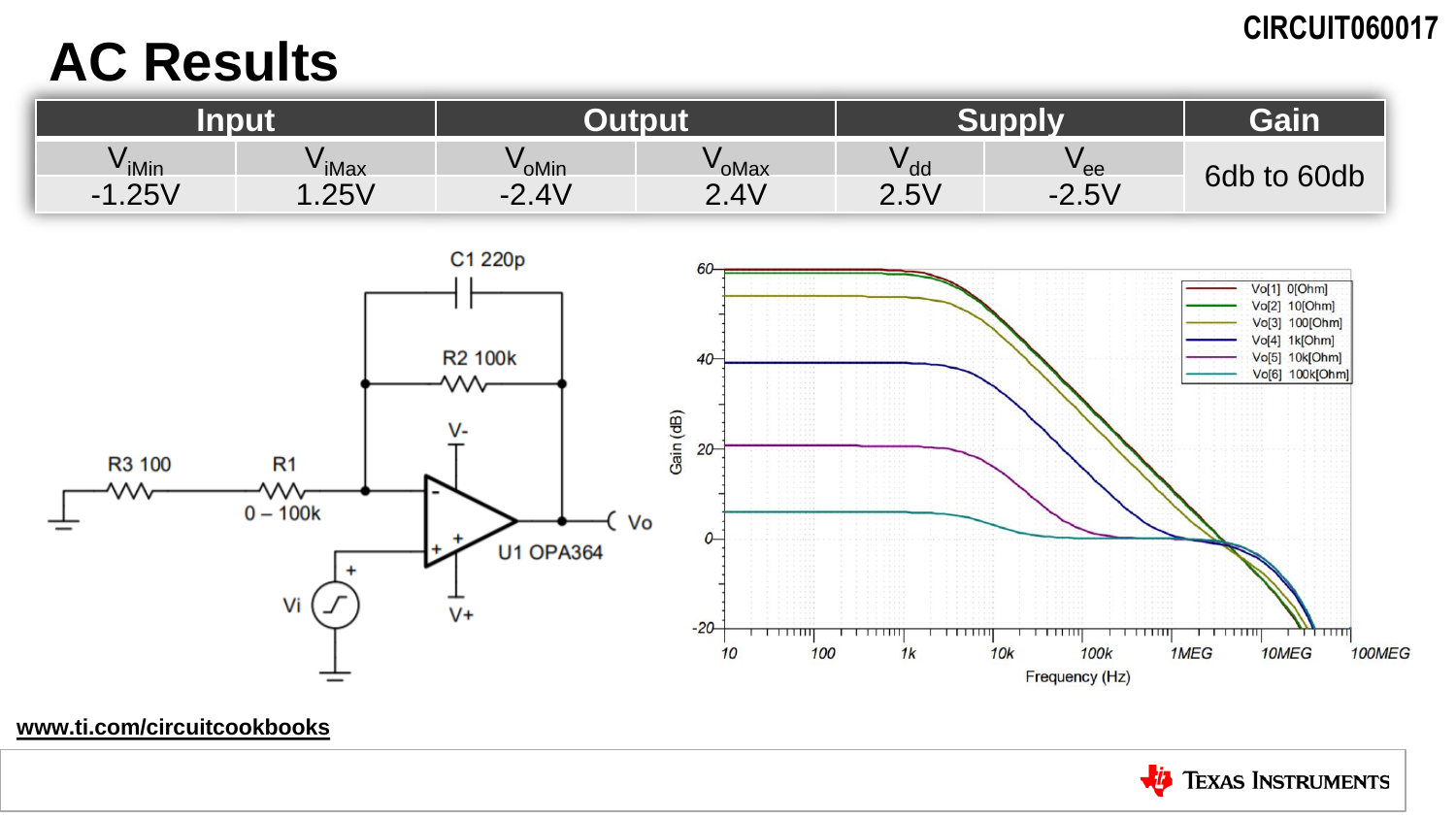## **Design Notes**

|                                                 |                             |                         |                         |                   |         | Cair    |
|-------------------------------------------------|-----------------------------|-------------------------|-------------------------|-------------------|---------|---------|
| $\overline{\phantom{a}}$<br>$V$ <sub>iMin</sub> | ' iMax                      | $V_{\text{OMin}}$       | <b><sup>∨</sup>oMax</b> | $V$ <sub>dd</sub> | " ee    | 6db     |
| 251<br>$\sim$ 1<br>∖ ∪∡.                        | 251<br>$\sim$ $\sim$ $\sim$ | 2.4V<br>$\Omega$<br>$-$ | $\Lambda$<br>⌒          | 2.5V              | $-2.5V$ | to 60db |



#### **[www.ti.com/circuitcookbooks](http://www.ti.com/circuitcookbooks)**

### **Design Notes:**

- 1.  $R_3$  sets the maximum gain when  $R_4$ approaches 0Ω.
- 2. Stability should be evaluated across the selected gain range. The minimum gain setting will likely be most sensitive to stability issues.
- 3. Choose a digital potentiometer, such as TPL0102 for R1 to design a low-cost digital programmable gain amplifier.

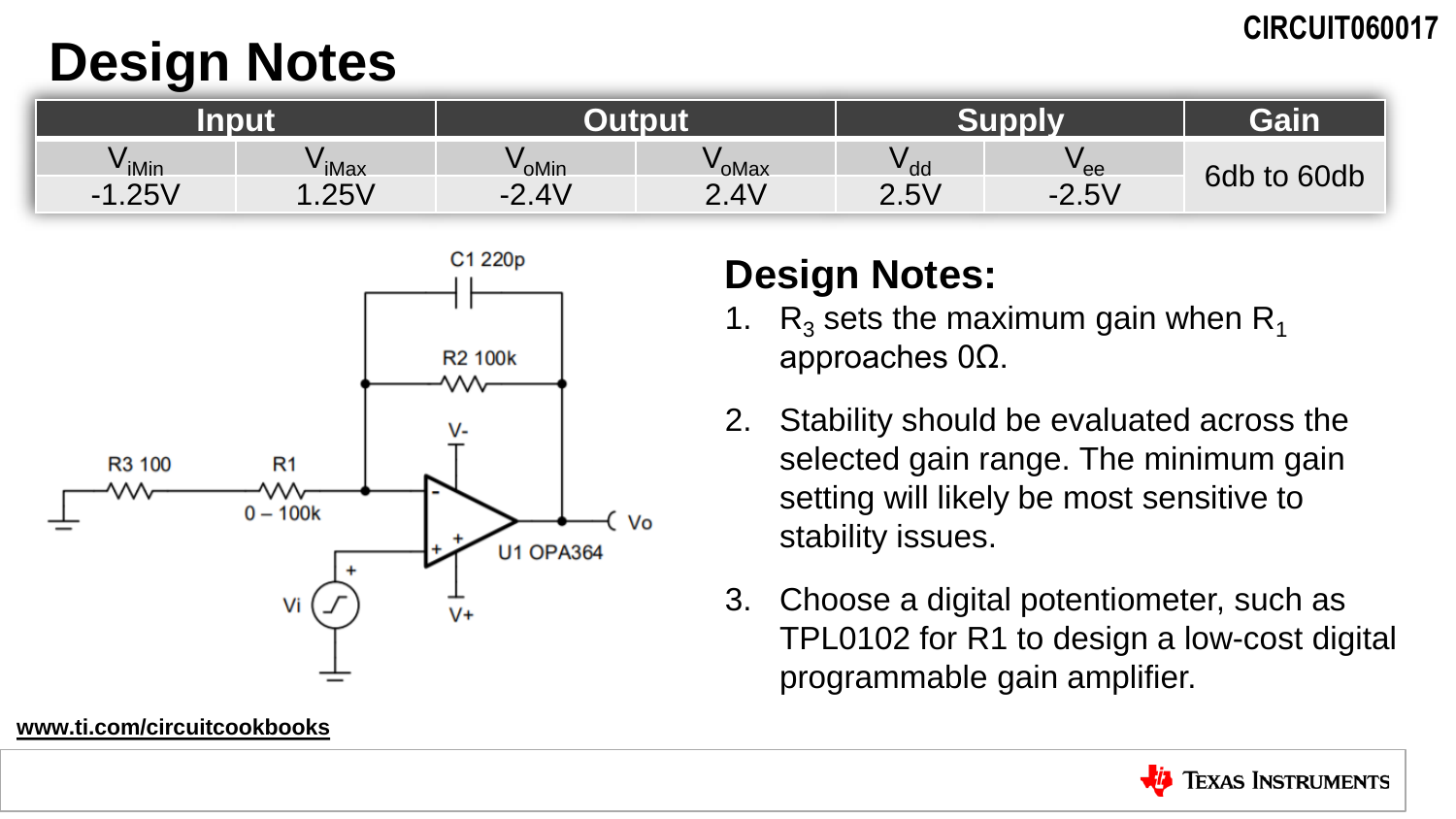# **Design Resources**

**EE Cookbook: Op Amp [www.ti.com/circuitcookbooks](http://www.ti.com/circuitcookbooks)**

Step-by-step circuit design of common op amp building block circuits.

#### **TI Designs**

[www.TI.com/tidesigns](http://www.ti.com/tidesigns) Ready-to-use reference designs with theory, calculations, simulations schematics, PCB files, bench test results

#### *Analog Engineer's Pocket Reference*

[www.TI.com/analogrefguide](http://www.ti.com/analogrefguide) PDF, iTunes app and hardcopy available PCB, analog, mixed signal design formulae Conversions, tables, equations

#### **TI Precision Labs**

[www.TI.com/precisionlabs](http://www.ti.com/precisionlabs) Quiz questions, problems, solutions Labs and evaluation module (EVM) available

#### **TINA-TI™ simulation software**

[www.TI.com/tool/tina-ti](http://www.ti.com/tool/tina-ti) Complete SPICE simulator DC, AC, transient, noise analysis Schematic entry and post-processor for waveform math

#### **[www.ti.com/circuitcookbooks](http://www.ti.com/circuitcookbooks)**

#### **DIYAMP-EVM**

[www.TI.com/DIYAMP-EVM](http://www.ti.com/DIYAMP-EVM) Evaluation module providing engineers with SC70, SOT23, SOIC packaging and 12 popular amplifier configurations

#### *The Signal*

[www.TI.com/thesignal](http://www.ti.com/signalbook) PDF, iTunes app and hardcopy available A compendium of blog posts on op amp design topics including offset voltage, input bias current, stability, noise and more

#### *Analog Wire* **Blog** [www.TI.com/analogwire](http://www.ti.com/analogwire) Technical blogs written by analog experts Tips, tricks, and design techniques

**TI E2E™ Community** [www.TI.com/e2e](http://www.ti.com/e2e) Support forums for all TI products

#### **Op Amp Parametric Quick Search**

[www.TI.com/amplifiers](http://www.ti.com/amplifiers) Search for precision, high-speed, general-purpose, ultra-low-power, audio and power op amps

#### **Op Amp Parametric Cross-Reference** [www.TI.com/opampcrossreference](http://www.ti.com/opampcrossreference) Find similar TI op amps using competitive part numbers